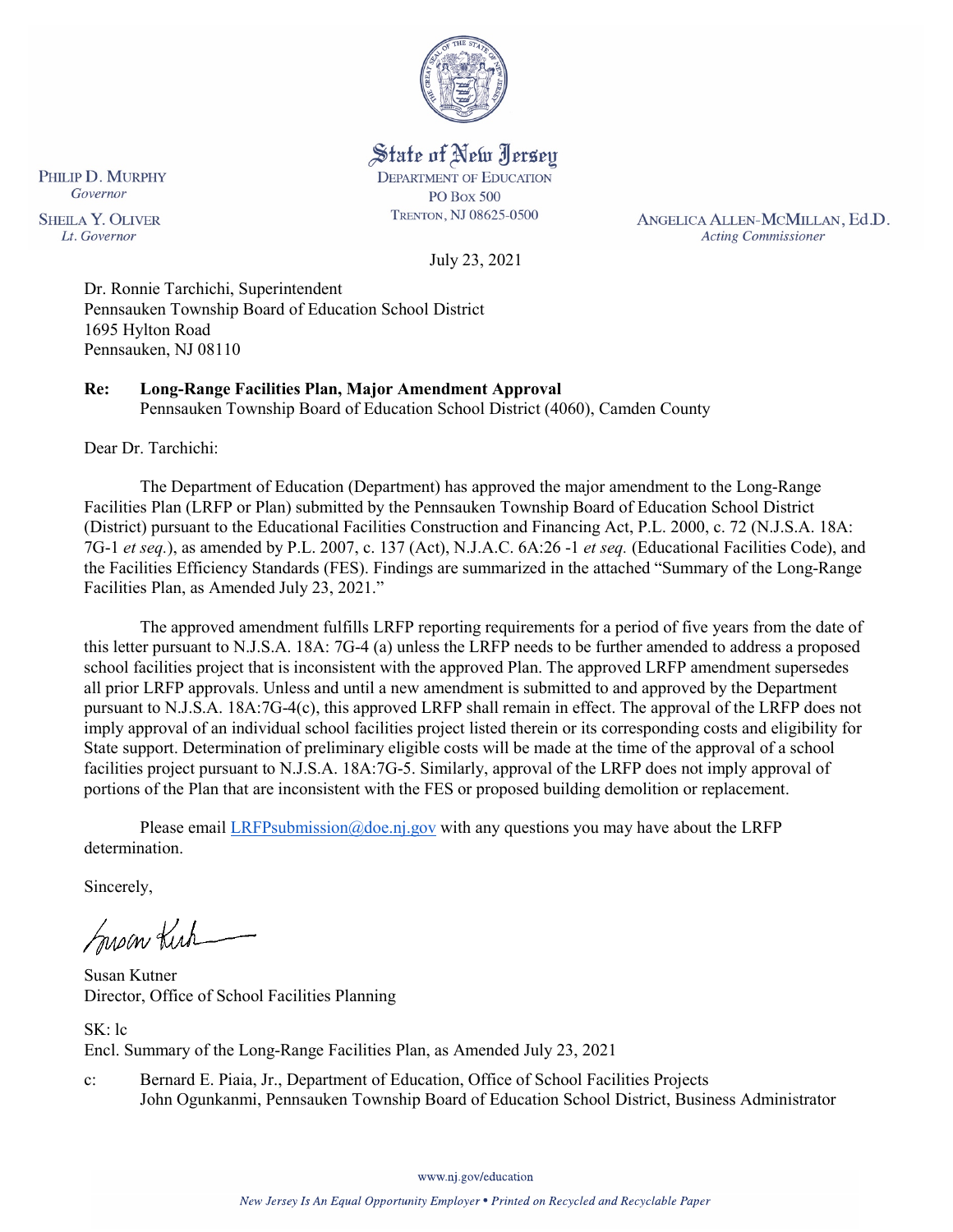## **Pennsauken Township Board of Education School District (4060) Summary of the Long-Range Facilities Plan, as Amended July 23, 2021**

The Department of Education (Department) has completed its review of the major amendment to the Long-Range Facilities Plan (LRFP or Plan) submitted by the Pennsauken Township Board of Education School District (District) pursuant to the Educational Facilities Construction and Financing Act, P.L. 2000, c. 72 (N.J.S.A. 18A: 7G-1 *et seq.*), as amended by P.L. 2007, c. 137 (Act), N.J.A.C. 6A:26-1 et seq. (Educational Facilities Code), and the Facilities Efficiency Standards (FES).

The following provides a summary of the District's approved amended LRFP. The summary is based on the standards set forth in the Act, the Educational Facilities Code, the FES, District-reported information in the Department's LRFP reporting system, and supporting documentation. The referenced reports in *italic* text are standard reports available on the Department's LRFP website.

#### **1. Inventory Overview**

The District is classified as a Regular Operating District (ROD) for funding purposes. It provides services for students in grades PK-12.

The District identified existing and proposed schools, sites, buildings, rooms, and site amenities in its LRFP. Table 1 lists the number of existing and proposed district schools, sites, and buildings. Detailed information can be found in the *School Asset Inventory Report* and the *Site Asset Inventory Report.*

**As directed by the Department, school facilities projects that have received initial approval by the Department and have been approved by the voters, if applicable, are represented as "existing" in the LRFP.** Approved projects that include new construction and/or the reconfiguration/reassignment of existing program space are as follows: n/a.

| Category                                     | <b>Existing</b> | <b>Proposed</b> |
|----------------------------------------------|-----------------|-----------------|
| Number of Schools (assigned DOE school code) |                 | 10              |
| Number of School Buildings <sup>1</sup>      |                 |                 |
| Number of Non-School Buildings <sup>2</sup>  |                 |                 |
| Number of Vacant Buildings                   |                 |                 |
| Number of Sites                              |                 |                 |

#### **Table 1: Number of Schools, School Buildings, and Sites**

Based on the existing facilities inventory submitted by the District:

- Schools using leased buildings (short or long-term):  $n/a$
- Schools using temporary classroom units (TCUs), excluding TCUs supporting construction: n/a
- Vacant/unassigned school buildings:  $n/a$

 $\overline{a}$ 

<span id="page-1-1"></span><span id="page-1-0"></span>*<sup>1</sup>* Includes district-owned buildings and long-term leases serving students in district-operated programs

<sup>&</sup>lt;sup>2</sup> Includes occupied district-owned buildings not associated with a school, such as administrative buildings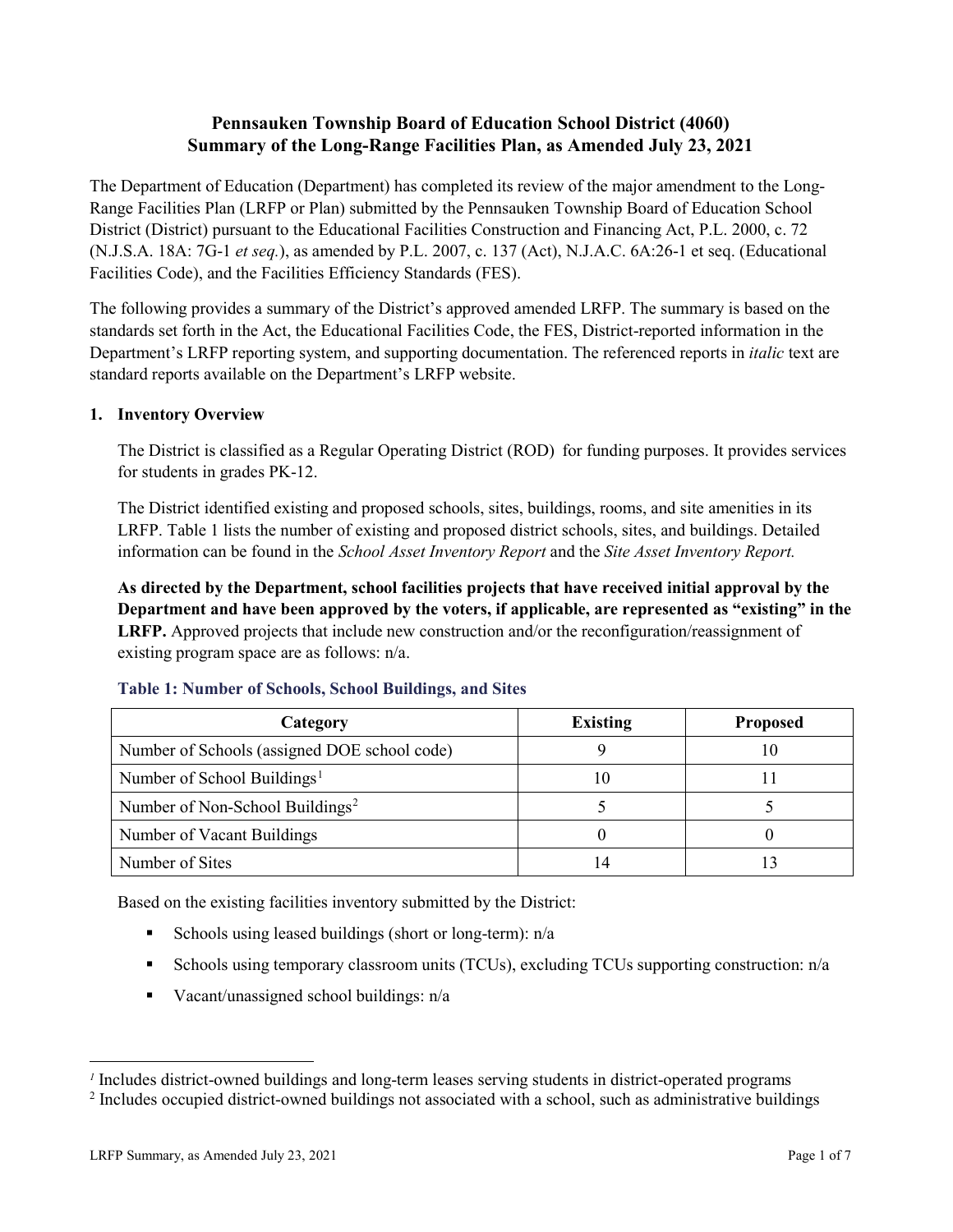Findings:

The Department has determined that the proposed inventory is adequate for approval of the District's LRFP amendment. However, the LRFP determination does not imply approval of an individual school facilities project listed within the LRFP; the District must submit individual project applications for project approval.

## **2. District Enrollments**

The District determined the number of students, or "proposed enrollments," to be accommodated for LRFP planning purposes on a district-wide basis and in each school.

The Department minimally requires the submission of a standard cohort-survival projection using historic enrollment data from the Application for School State Aid (ASSA) or NJ Smart. The cohort-survival method projection method forecasts future students based upon the survival of the existing student population as it moves from grade to grade. A survival ratio of less than 1.00 indicates a loss of students, while a survival ratio of more than 1.00 indicates the class size is increasing. For example, if a survival ratio tracking first to second grade is computed to be 1.05, the grade size is increasing by 5% from one year to the next. The cohort-survival projection methodology works well for communities with stable demographic conditions. Atypical events impacting housing or enrollments, such as an economic downturn that halts new housing construction or the opening of a charter or private school, typically makes a cohort-survival projection less reliable.

#### **Proposed enrollments are based on a standard cohort-survival enrollment projection.**

Adequate supporting documentation was submitted to the Department to justify the proposed enrollments. Table 2 provides a comparison of existing and projected enrollments. All totals include special education students.

|                              | <b>Existing Enrollments</b> | <b>District Proposed Enrollments</b> |
|------------------------------|-----------------------------|--------------------------------------|
| <b>Grades</b>                | 2020-2021                   | 2023-2024                            |
| PK (excl. private providers) | 197                         | 288                                  |
| Grades K to 5                | 1,894                       | 1,681                                |
| Grades 6 to 8                | 1,110                       | 965                                  |
| Grades 9 to 12               | 1,444                       | 1,448                                |
| <b>Totals PK to 12</b>       | 4,645                       | 4,382                                |

## **Table 2: Enrollments**

Findings:

The Department has determined the District's proposed enrollments to be acceptable for approval of the District's LRFP amendment. The Department will require a current enrollment projection at the time an application for a school facilities project is submitted incorporating the District's most recent enrollments in order to verify that the LRFP's planned capacity is appropriate for the updated enrollments.

## **3. District Practices Capacity**

Based on information provided in the room inventories, District Practices Capacity was calculated for each school building to determine whether adequate capacity is proposed for the projected enrollments based on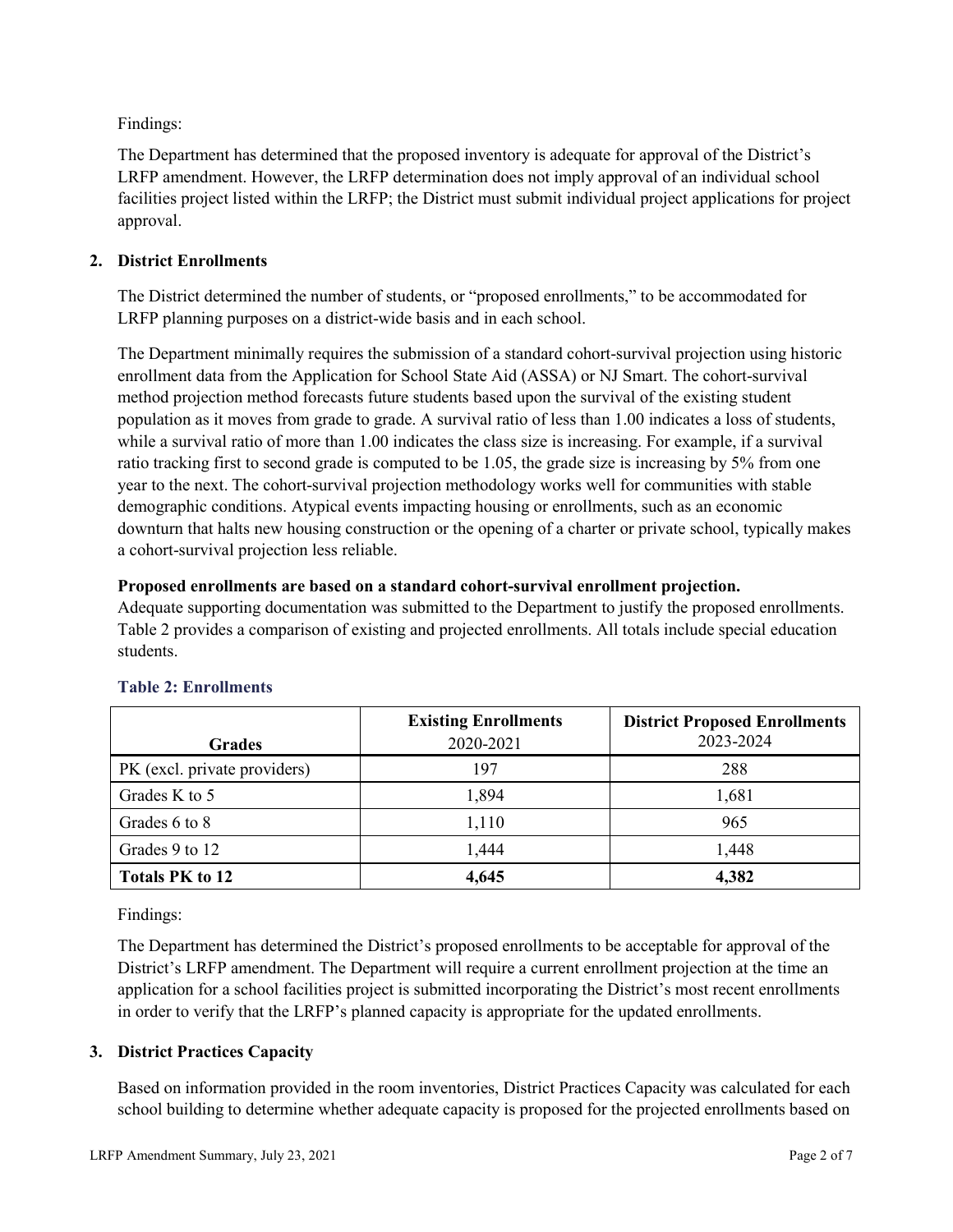district scheduling and class size practices. The capacity totals assume instructional buildings can be fully utilized regardless of school sending areas, transportation, and other operational issues. The calculations only consider district-owned buildings and long-term leases; short term leases and temporary buildings are excluded. **A capacity utilization factor of 90% for classrooms serving grades K-8 and 85% for classrooms serving grades 9-12 is applied in accordance with the FES.** No capacity utilization factor is applied to preschool classrooms.

In certain cases, districts may achieve adequate District Practices Capacity to accommodate enrollments but provide inadequate square feet per student in accordance with the FES, resulting in educational adequacy issues and "Unhoused Students." Unhoused students are considered in the "Functional Capacity" calculations used to determine potential State support for school facilities projects and are analyzed in Section 4.

Table 3 provides a summary of proposed enrollments and existing and proposed District-wide capacities. Detailed information can be found in the LRFP website reports titled *FES and District Practices Capacity Report, Existing Rooms Inventory Report, and Proposed Rooms Inventory Report.*

| <b>Grades</b>              | <b>Proposed</b><br><b>Enrollments</b> | <b>Existing</b><br><b>District</b><br><b>Practices</b><br>Capacity | <b>Existing</b><br>Deviation* | <b>Proposed</b><br><b>District</b><br><b>Practices</b><br>Capacity | <b>Proposed</b><br>Deviation* |
|----------------------------|---------------------------------------|--------------------------------------------------------------------|-------------------------------|--------------------------------------------------------------------|-------------------------------|
| Elementary ( $PK$ to 5)    | 1,969                                 | 1,748.96                                                           | $-220.04$                     | 2,290.05                                                           | 321.05                        |
| Middle $(6 \text{ to } 8)$ | 965                                   | 1,306.76                                                           | 341.76                        | 1,013.62                                                           | 48.62                         |
| High $(9 \text{ to } 12)$  | 1,448                                 | 1,443.38                                                           | $-4.62$                       | 1,506.28                                                           | 58.28                         |
| <b>District Totals</b>     | 4,382                                 | 4,499.10                                                           | 117.10                        | 4,809.95                                                           | 427.95                        |

## **Table 3: District Practices Capacity Analysis**

*\* Positive numbers signify surplus capacity; negative numbers signify inadequate capacity. Negative values for District Practices capacity are acceptable for approval if proposed enrollments do not exceed 100% capacity utilization.*

Considerations:

- Based on the proposed enrollments and existing room inventories, the District is projected to have inadequate capacity for the following grade groups, assuming all school buildings can be fully utilized: PK-5
- Adequate justification has been provided by the District if the proposed capacity for a school significantly deviates from the proposed enrollments. Generally, surplus capacity is acceptable for LRFP approval if additional capacity is not proposed through new construction.

## Findings:

The Department has determined that proposed District capacity, in accordance with the proposed enrollments, is adequate for approval of the District's LRFP amendment. The Department will require a current enrollment projection at the time an application for a school facilities project is submitted, incorporating the District's most recent Fall Enrollment Report, in order to verify that the LRFP's planned capacity meets the District's updated enrollments.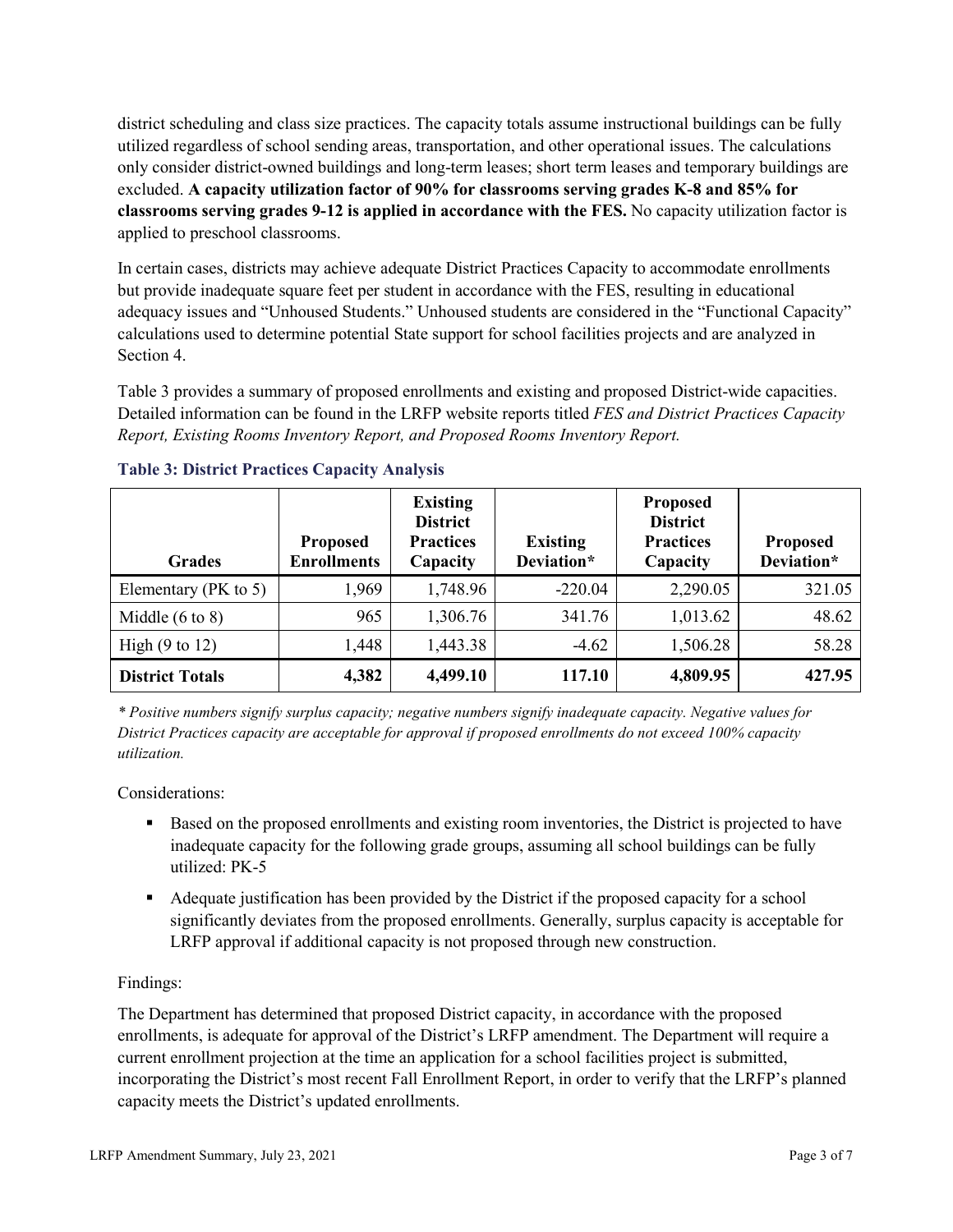## **4. New Construction Funding Eligibility**

*Functional Capacity* was calculated and compared to the proposed enrollments to provide a **preliminary estimate** of Unhoused Students and new construction funding eligibility. **A final determination will be made at the time of project application approval.**

*Functional Capacity* is the adjusted gross square footage of a school building *(total gross square feet minus excluded space)* divided by the minimum area allowance per full-time equivalent student for the grade level contained therein. *Unhoused Students* is the number of students projected to be enrolled in the District that exceeds the Functional Capacity of the District's schools pursuant to N.J.A.C. 6A:26-2.2(c). *Excluded Square Feet* includes (1) square footage exceeding the FES for any pre-kindergarten, kindergarten, general education, or self-contained special education classroom; (2) grossing factor square footage *(corridors, stairs, mechanical rooms, etc.)* that exceeds the FES allowance, and (3) square feet proposed to be demolished or discontinued from use. Excluded square feet may be revised during the review process for individual school facilities projects.

Table 4 provides a preliminary assessment of the Functional Capacity, Unhoused Students, and Estimated Maximum Approved Area for Unhoused Students for each FES grade group. The calculations exclude temporary facilities and short-term leased buildings. School buildings proposed for whole or partial demolition or reassignment to a non-school use are excluded from the calculations pending project application review. If a building is proposed to be reassigned to a different school, the square footage is applied to the proposed grades after reassignment. Buildings that are not assigned to a school are excluded from the calculations. In addition, only preschool students eligible for state funding (former ECPA students) are included. Detailed information concerning the calculations can be found in the *Functional Capacity and Unhoused Students Report* and the *Excluded Square Footage Report.*

| Category                                     | $PK/K$ to 5 | 6 to 8   | 9 to 12  | <b>Total</b> |
|----------------------------------------------|-------------|----------|----------|--------------|
| Eligible PK /K-12 Proposed Enrollments       | 1,969       | 965      | 1448     |              |
| FES Area Allowance (SF/student)              | 125.00      | 134.00   | 151.00   |              |
| <b>Prior to Completion of Proposed Work:</b> |             |          |          |              |
| <b>Existing Gross Square Feet</b>            | 343,677     | 155,334  | 334,927  | 833,938      |
| <b>Adjusted Gross Square Feet</b>            | 316,295     | 153,746  | 322,884  | 792,925      |
| <b>Adjusted Functional Capacity</b>          | 2,530.36    | 1,145.23 | 2140.20  |              |
| <b>Unhoused Students</b>                     | 0.00        | 0.00     | 0.00     |              |
| Est. Max. Area for Unhoused Students         | 0.00        | 0.00     | 0.00     |              |
| <b>After Completion of Proposed Work:</b>    |             |          |          |              |
| Gross Square Feet                            | 378,427     | 169,205  | 347,911  | 895,543      |
| New Gross Square Feet                        | 11,283      | 2,138    | 48,184   | 61,605       |
| <b>Adjusted Gross Square Feet</b>            | 327,578     | 155,884  | 371,068  | 854,530      |
| <b>Functional Capacity</b>                   | 2,620.62    | 1,159.75 | 2,460.56 |              |
| <b>Unhoused Students after Construction</b>  | 0.00        | 0.00     | 0.00     |              |
| Est. Max. Area Remaining                     | 0.00        | 0.00     | $\theta$ |              |

#### **Table 4: Estimated Maximum Approved Area for Unhoused Students**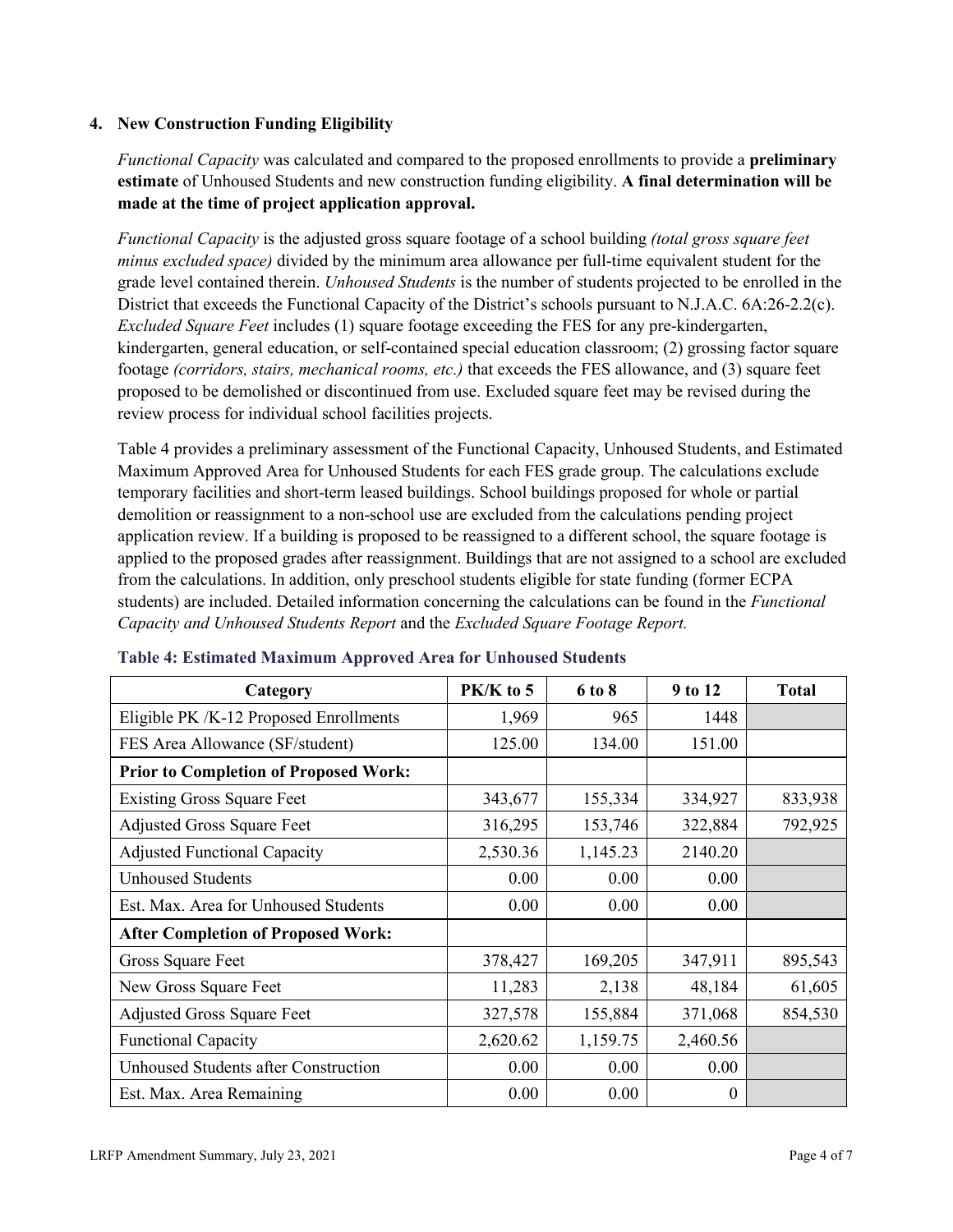Facilities used for non-instructional or non-educational purposes are ineligible for State support under the Act. However, projects for such facilities shall be reviewed by the Department to determine whether they are consistent with the District's LRFP and whether the facility, if it is to house students (full or part time) conforms to educational adequacy requirements. These projects shall conform to all applicable statutes and regulations.

Estimated costs represented in the LRFP by the District are for capital planning purposes only. The estimates are not intended to represent preliminary eligible costs or final eligible costs of approved school facilities projects.

Considerations:

- The District does not have approved projects pending completion, as noted in Section 1, that impact the Functional Capacity calculations.
- **The Functional Capacity calculations** *exclude* square feet proposed for demolition or discontinuation for the following FES grade groups and school buildings pending a feasibility study and project review: n/a.
- Based on the preliminary assessment, the District has Unhoused Students prior to the completion of proposed work for the following FES grade groups: n/a.
- New construction is proposed for the following FES grade groups: PK-5, 6-8, 9-12.
- Proposed new construction exceeds the estimated maximum area allowance for Unhoused Students prior to the completion of the proposed work for the following grade groups: PK-5, 6-8, 9-12.
- The District, based on the preliminary LRFP assessment, will not have Unhoused Students after completion of the proposed LRFP work. If the District is projected to have Unhoused Students, adequate justification has been provided to confirm educational adequacy in accordance with Section 6 of this determination.

## Findings:

Functional Capacity and Unhoused Students calculated in the LRFP are preliminary estimates. Preliminary Eligible Costs (PEC) and Final Eligible Costs (FEC) will be included in the review process for specific school facilities projects. A feasibility study undertaken by the District is required if building demolition or replacement is proposed per N.J.A.C. 6A:26-2.3(b)(10).

## **5. Proposed Work**

The District assessed program space, capacity, and physical plant deficiencies to determine corrective actions. Capital maintenance, or *"system actions,"* address physical plant deficiencies due to operational, building code, and /or life cycle issues. Inventory changes, or *"inventory actions,*" add, alter, or eliminate sites, site amenities, buildings, and/or rooms.

The Act (N.J.S.A. 18A:7G-7b) provides that all school facilities shall be deemed suitable for rehabilitation unless a pre-construction evaluation undertaken by the District demonstrates to the satisfaction of the Commissioner that the structure might pose a risk to the safety of the occupants even after rehabilitation or that rehabilitation is not cost-effective. Pursuant to N.J.A.C. 6A:26-2.3(b)(10), the Commissioner may identify school facilities for which new construction is proposed in lieu of rehabilitation for which it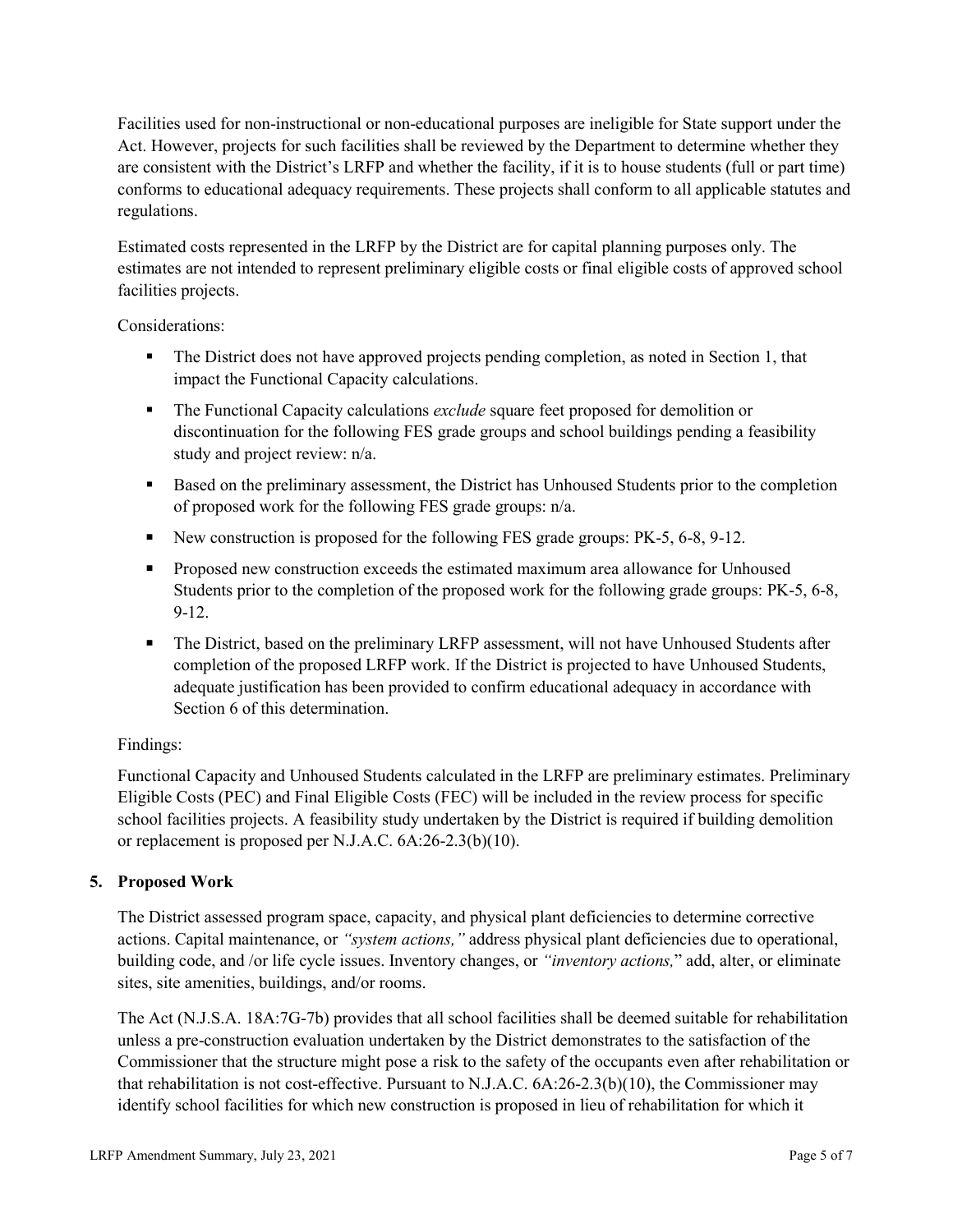appears from the information presented that new construction is justified, provided, however, that for such school facilities so identified, the District must submit a feasibility study as part of the application for the specific school facilities project. The cost of each proposed building replacement is compared to the cost of additions or rehabilitation required to eliminate health and safety deficiencies and to achieve the District's programmatic model.

Table 5 lists the scope of work proposed for each school based on the building(s) serving their student population. Proposed inventory changes are described in the LRFP website reports titled *"School Asset Inventory Report and "Proposed Room Inventory Report."* Information concerning proposed systems work, or capital maintenance can be found in the "LRFP Systems Action Summary Report."

With the completion of the proposed work, the following schools are proposed to be eliminated:  $n/a$ ; the following schools are proposed to be added: Roosevelt Magnet ES.

| <b>Proposed Scope of Work</b>                                                                  | <b>Applicable Schools</b>                                                                                          |
|------------------------------------------------------------------------------------------------|--------------------------------------------------------------------------------------------------------------------|
| <b>Renovation only</b> (no new construction)                                                   |                                                                                                                    |
| System actions only (no inventory actions)                                                     | Benjamin Franklin ES (100), GH Carson ES<br>(130), Howard M. Phifer MS (055), and<br>Pennsauken Intermediate (175) |
| Existing inventory actions only (no systems actions)                                           | n/a                                                                                                                |
| Systems and inventory changes                                                                  | Roosevelt Magnet (P01)                                                                                             |
| <b>New construction</b>                                                                        |                                                                                                                    |
| Building addition only (no systems actions)                                                    | AE Burling HS (300)                                                                                                |
| Renovation and building addition (system, existing<br>inventory, and new construction actions) | Baldwin ES (090), Pennsauken HS (050)                                                                              |
| New building on existing site                                                                  | n/a                                                                                                                |
| New building on new or expanded site                                                           | n/a                                                                                                                |
| Site and building disposal (in addition to above scopes)                                       |                                                                                                                    |
| Partial building demolition                                                                    | n/a                                                                                                                |
| Whole building demolition                                                                      | n/a                                                                                                                |
| Site and building disposal or discontinuation of use                                           | n/a                                                                                                                |

## **Table 5: School Building Scope of Work**

## Findings:

The Department has determined that the proposed work is adequate for approval of the District's LRFP amendment. However, Department approval of proposed work in the LRFP does not imply the District may proceed with a school facilities project. The District must submit individual project applications with cost estimates for Department project approval. Both school facilities project approval and other capital project review require consistency with the District's approved LRFP.

## **6. Proposed Room Inventories and the Facilities Efficiency Standards**

The District's proposed school buildings were evaluated to assess general educational adequacy in terms of compliance with the FES area allowance pursuant to N.J.A.C. 6A:26-2.2 and 2.3.